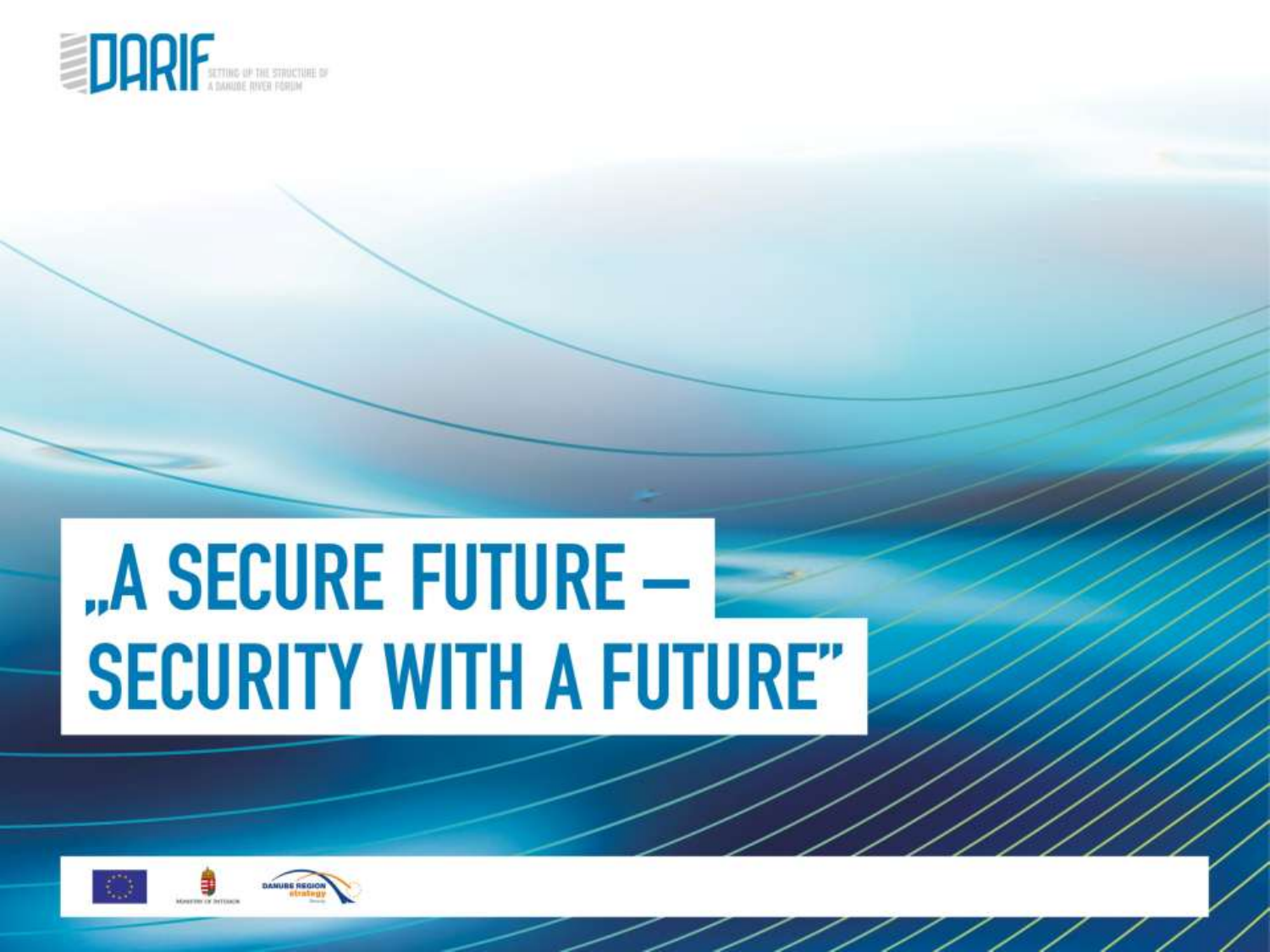

#### "EXPERT GROUP ON INFORMATION EXCHANGE AND RIVER INFORMATION SERVICES" – INFORMATION EG –

#### KICK-OFF CONFERENCE

17-19 September 2013, Budapest-Mohács

Gergely MEZŐ Project Manager RSOE (Hungarian RIS Provider)



 $\frac{1}{2}$ 



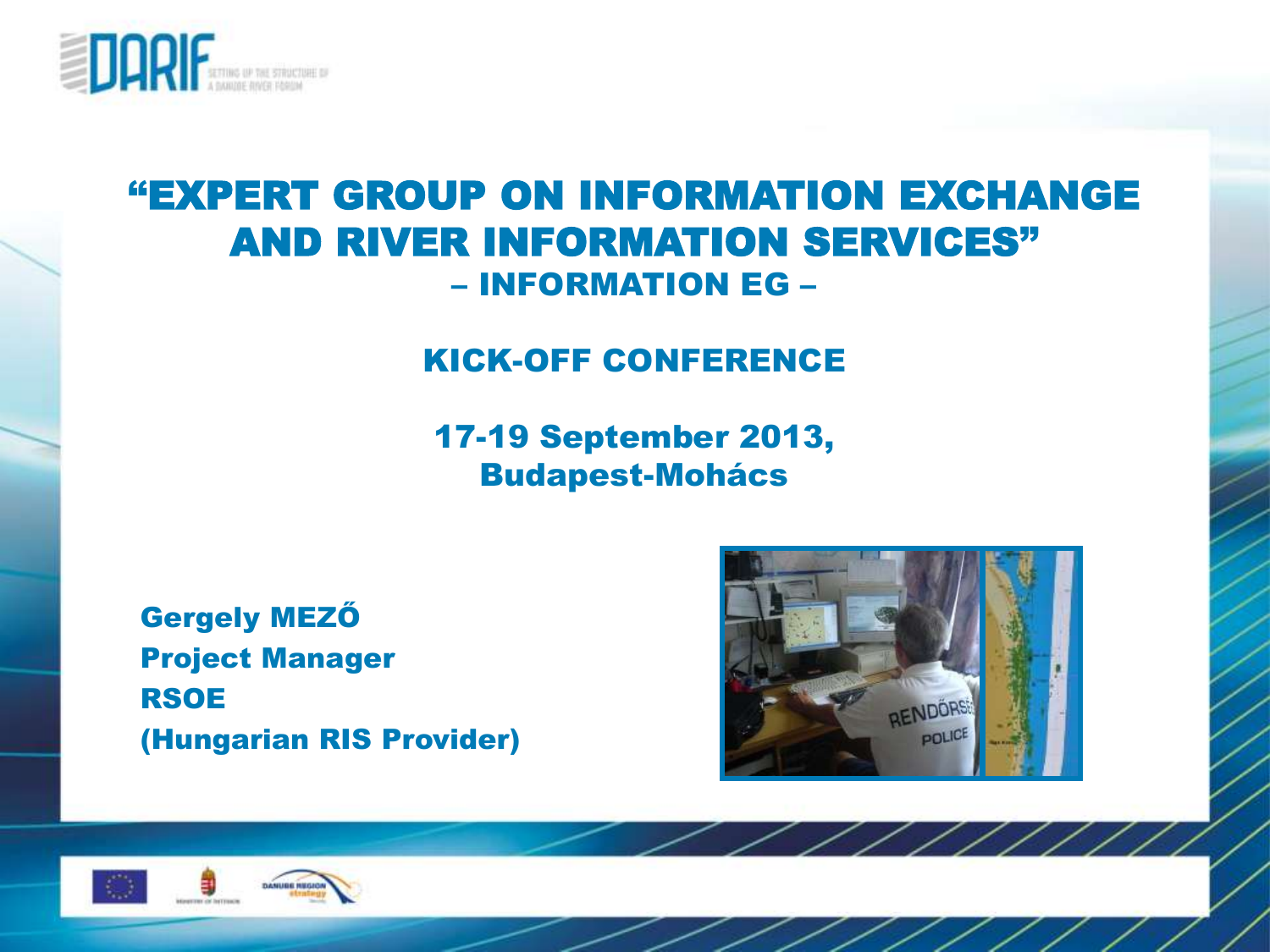

# Aim of Expert Group

To support the **harmonisation and development** of **modern and efficiently utilizable cross border information services** for law enforcement authorities responsible for the Danube.





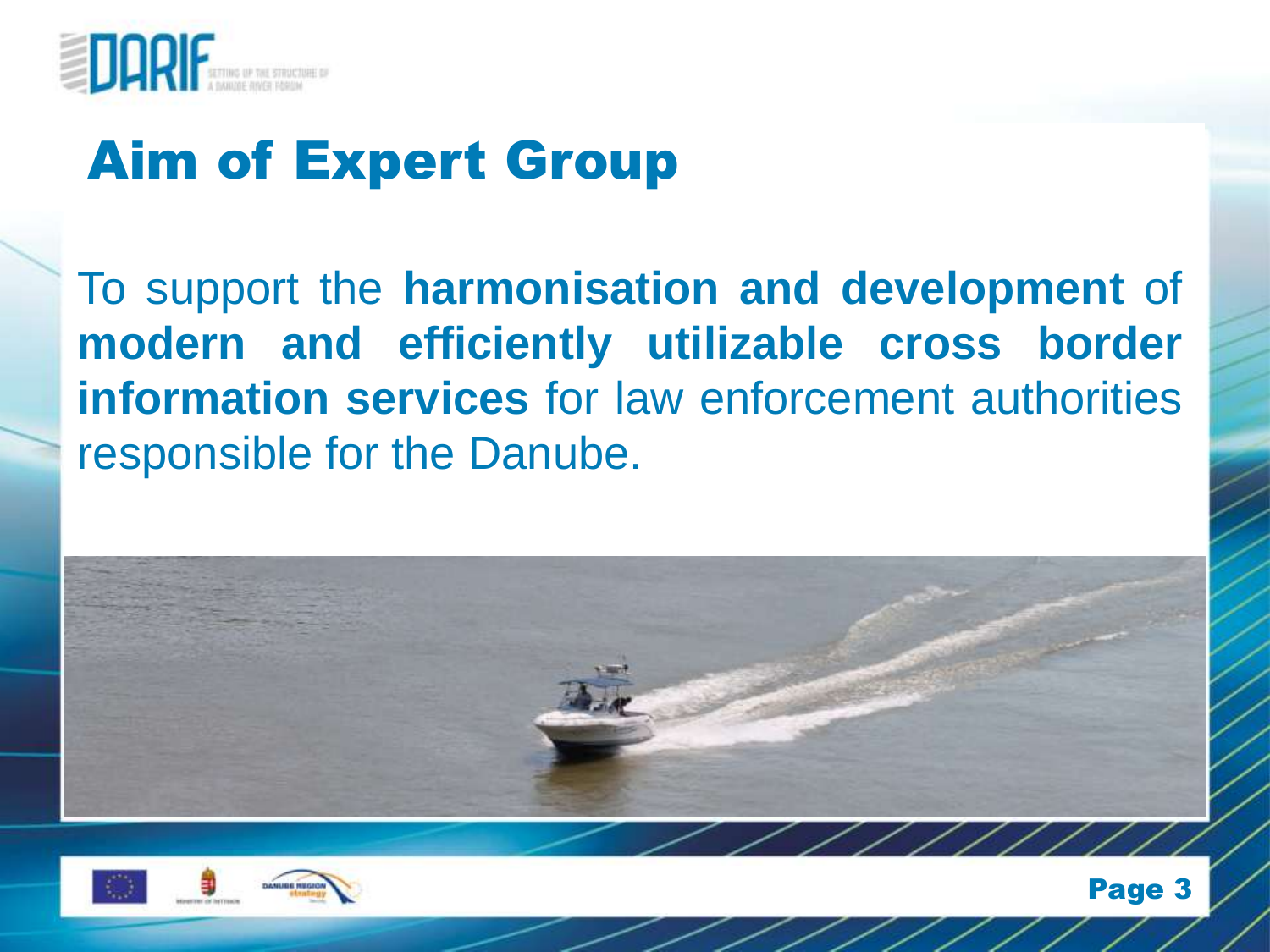

## Topics – RIS related

- Present *status of River Information Services* with respect to law enforcement utilisation
- Planning of collection of *RIS statistics* and mapping of opportunities





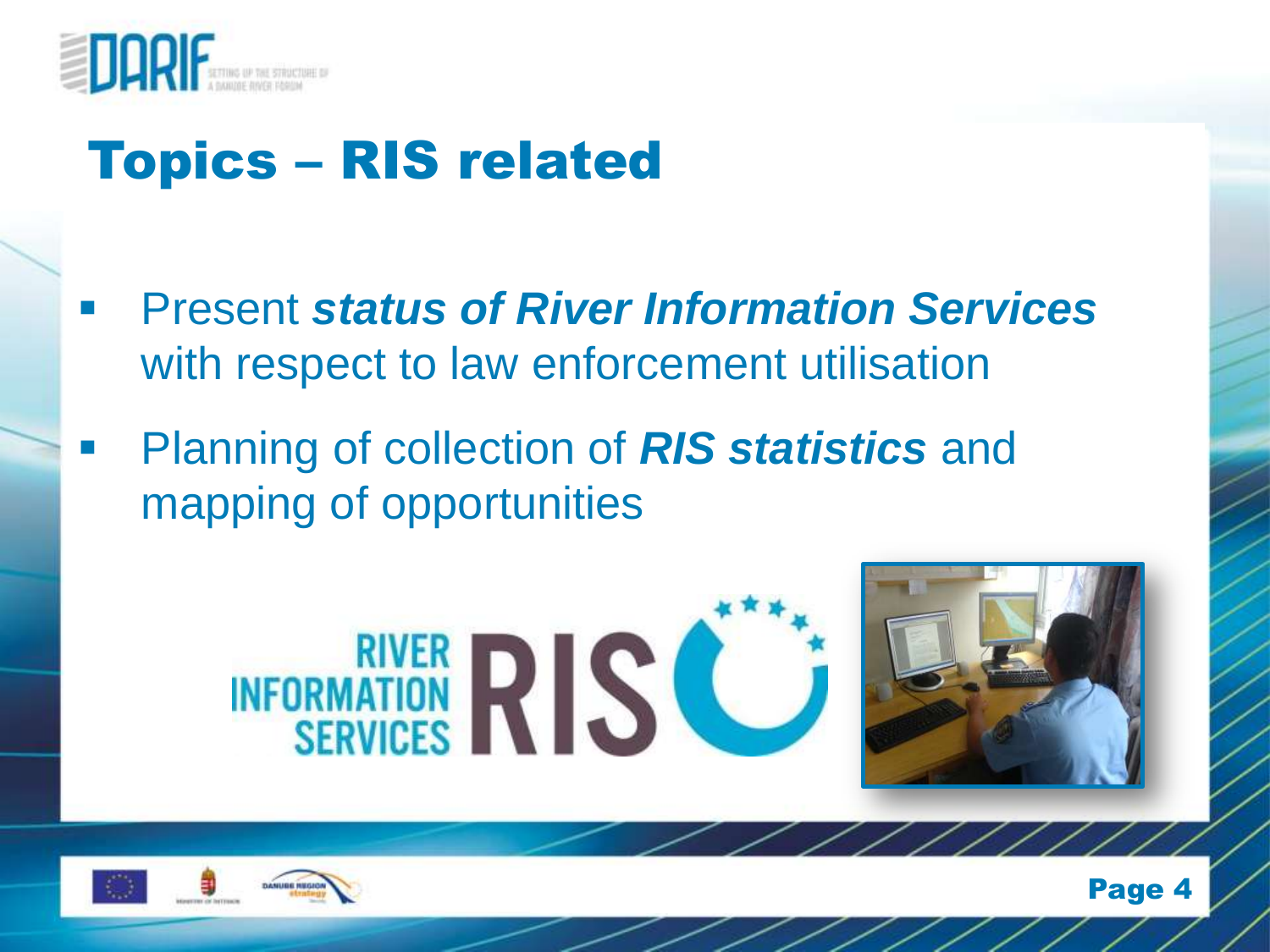

## Topics – Data exchange related

- Law enforcement *data exchange legal and technical background*
- Elaboration of *information exchange form* for joint operations
- Analysis of *reduction of law enforcement administration burdens* for inland navigation, simplification of reports, electronic reporting (electronic passenger list – UN/EDIFACT PAXLST)

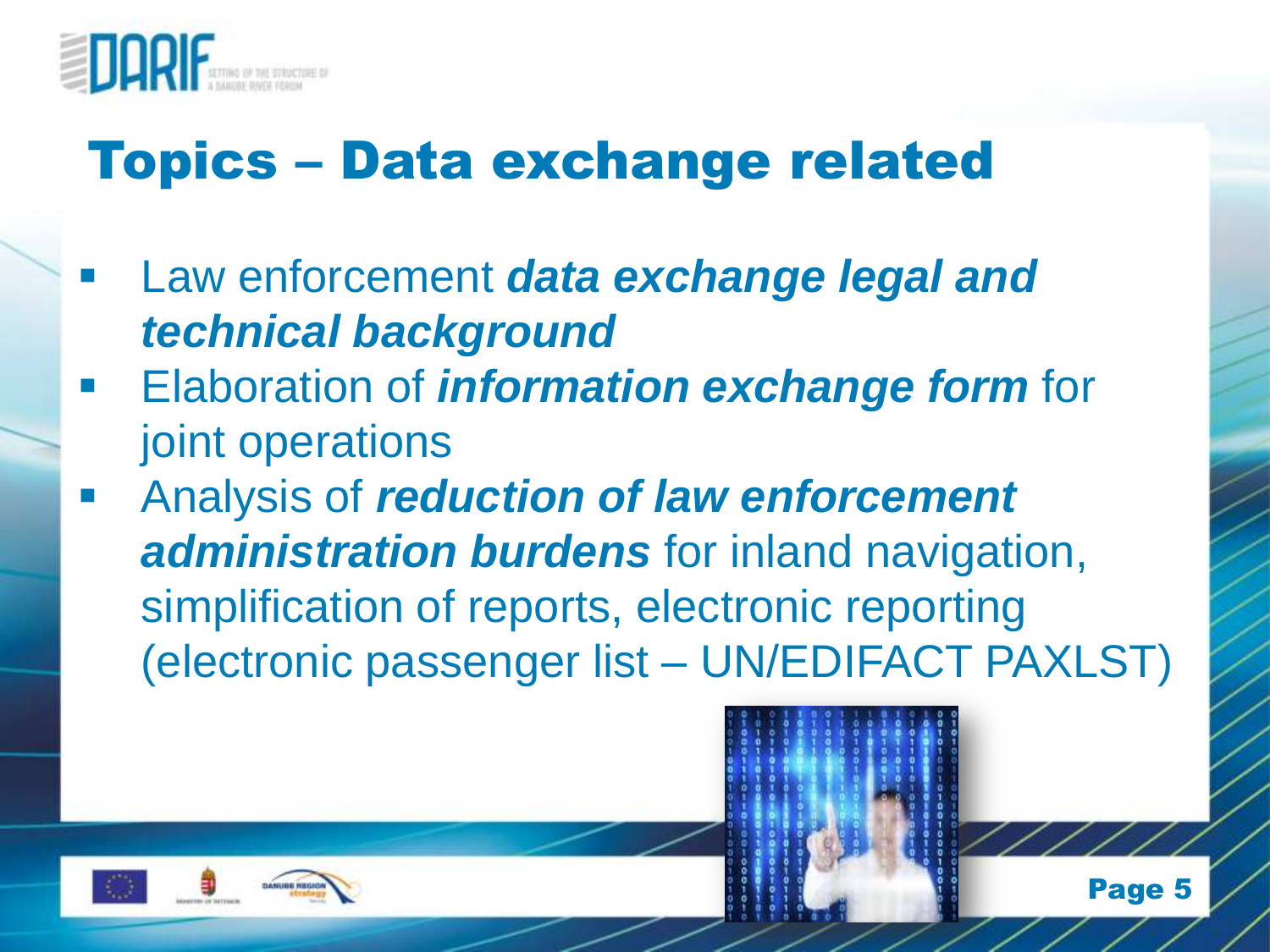

### Topics – Innovative technology, projects

- Analysis of actual status of Danube navigation relevant law enforcement *information and surveillance systems*
- *Introduction of innovative technologies* and technical devices supporting Danube law enforcement work, experience exchange
- **Introduction of** *relevant* **projects**, identification of synergies





**Page 6**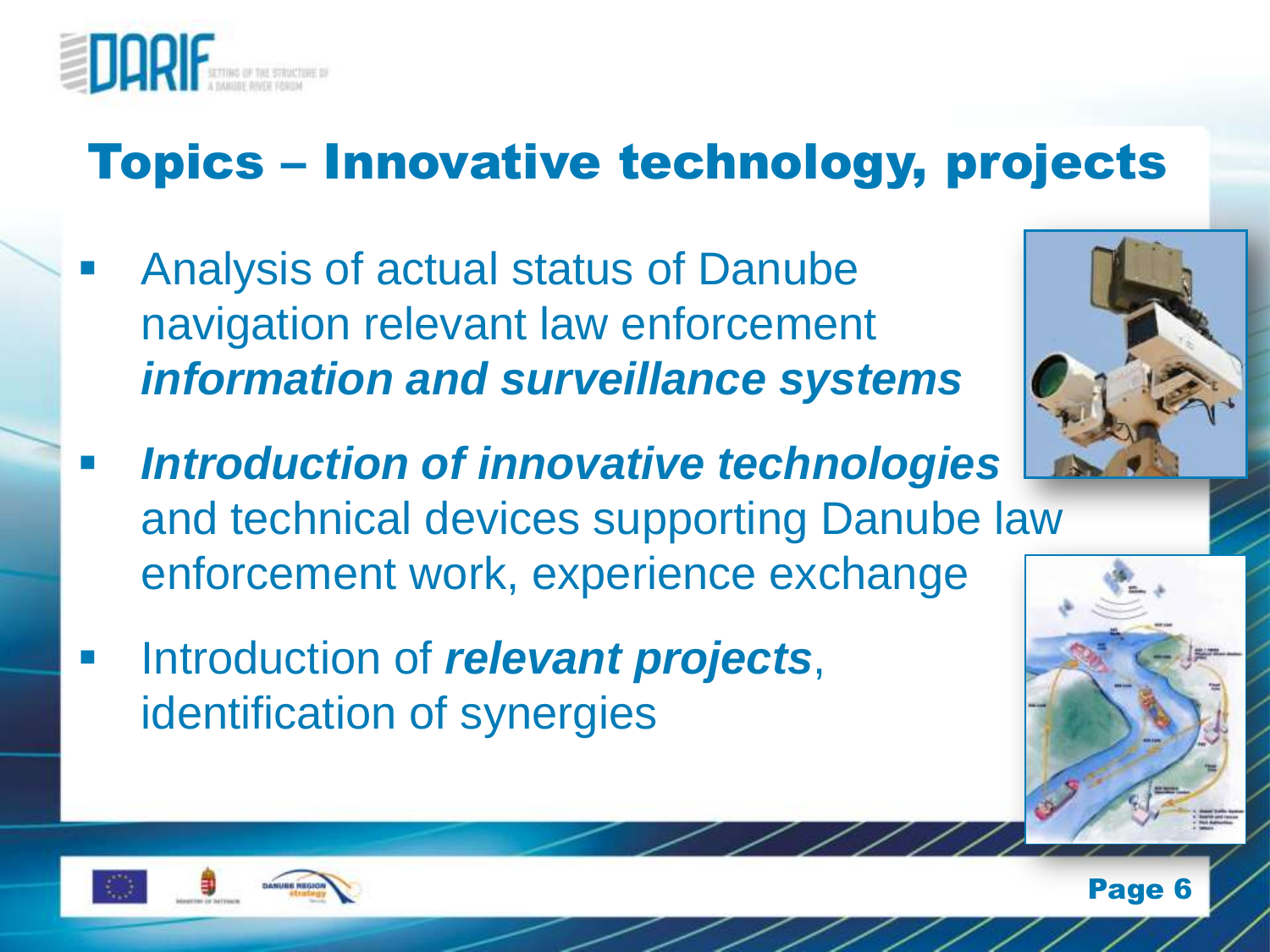

# Cooperation with other EGs

Expert Group on Criminal Issues:

Electronic risk management (e.g. based on RIS data)

Expert group on Passenger and Freight Transport Issues:

- Electronic passenger list utilisation (PAXLST)
- Expert Group on Safety and Security of the Waterway: RIS utilisation (normal and decoded AIS, automatic alerts of traffic, operation time, maps etc.)

#### Expert Group on Joint Operations and Trainings:

- Information exchange form elabration for joint operations
- **RIS** utilisation for joint operations





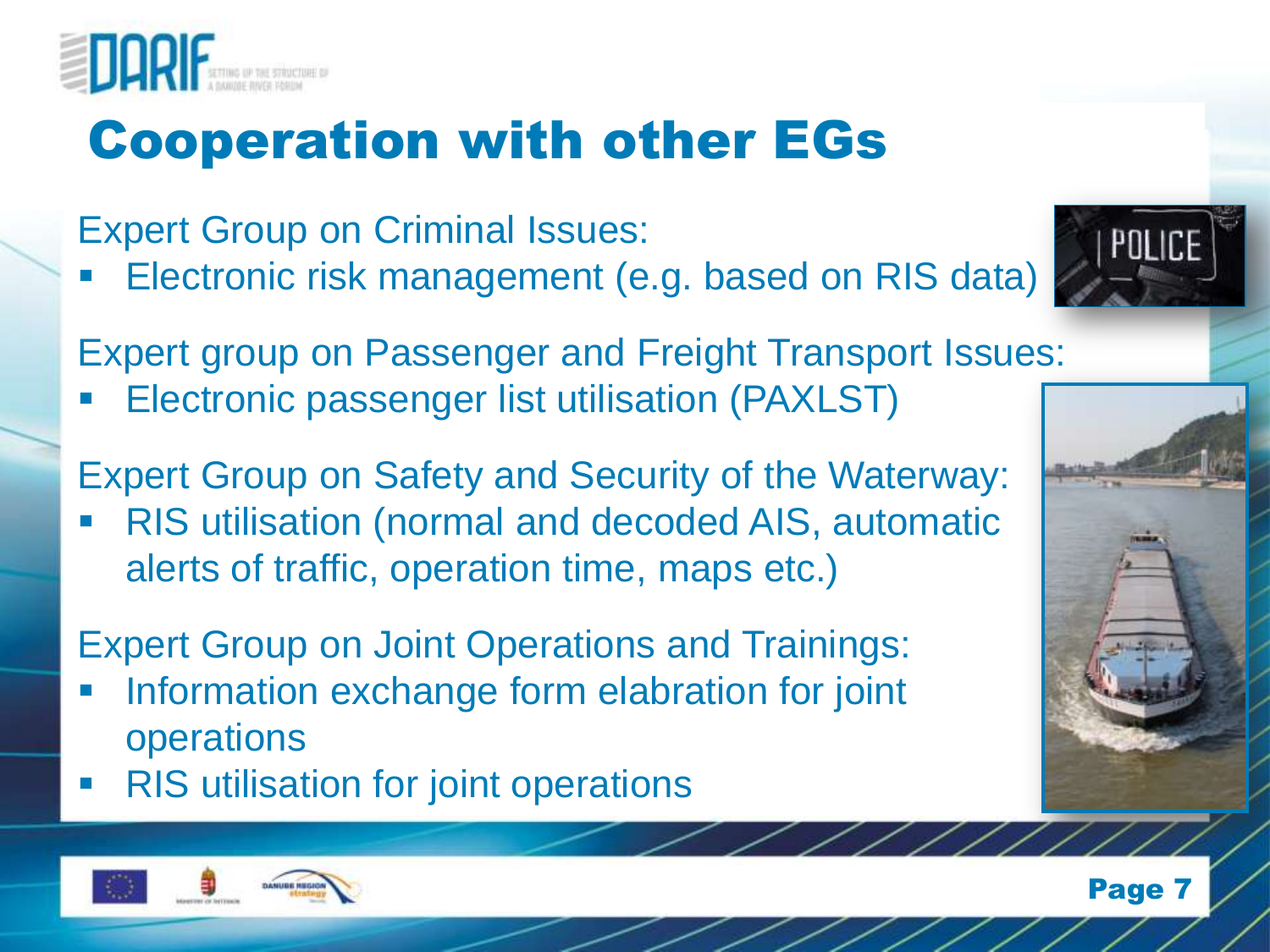

# Cooperation with organizations

**Danube Commission** 



- RIS Expert Groups (ERI, VTT, NtS, iECDIS) RISC
- Black Sea Forum



- Baltic Sea Forum
- UN ECE



**UNECE** 





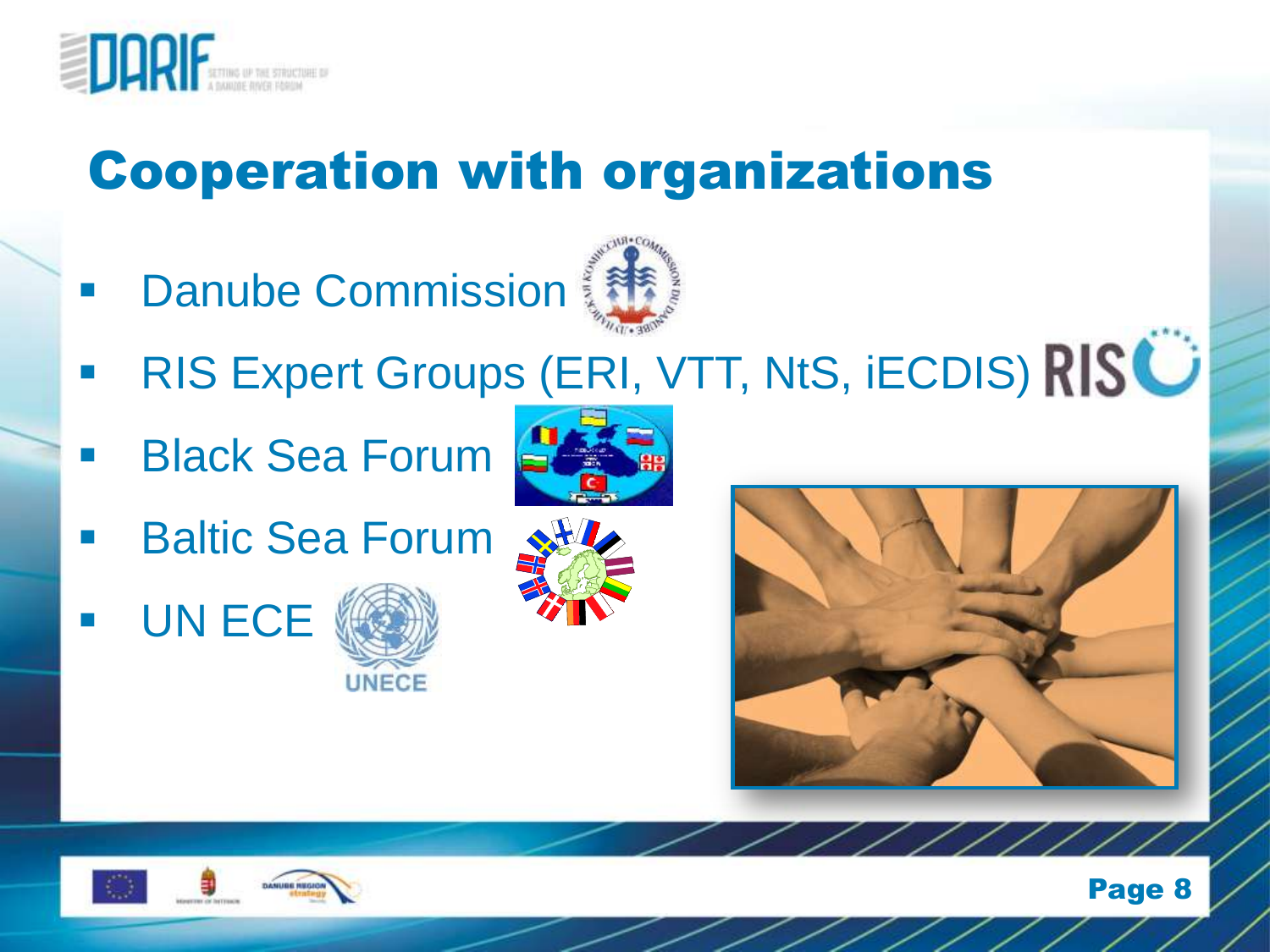

# Synergies with other projects





**• Other Danube related projects**